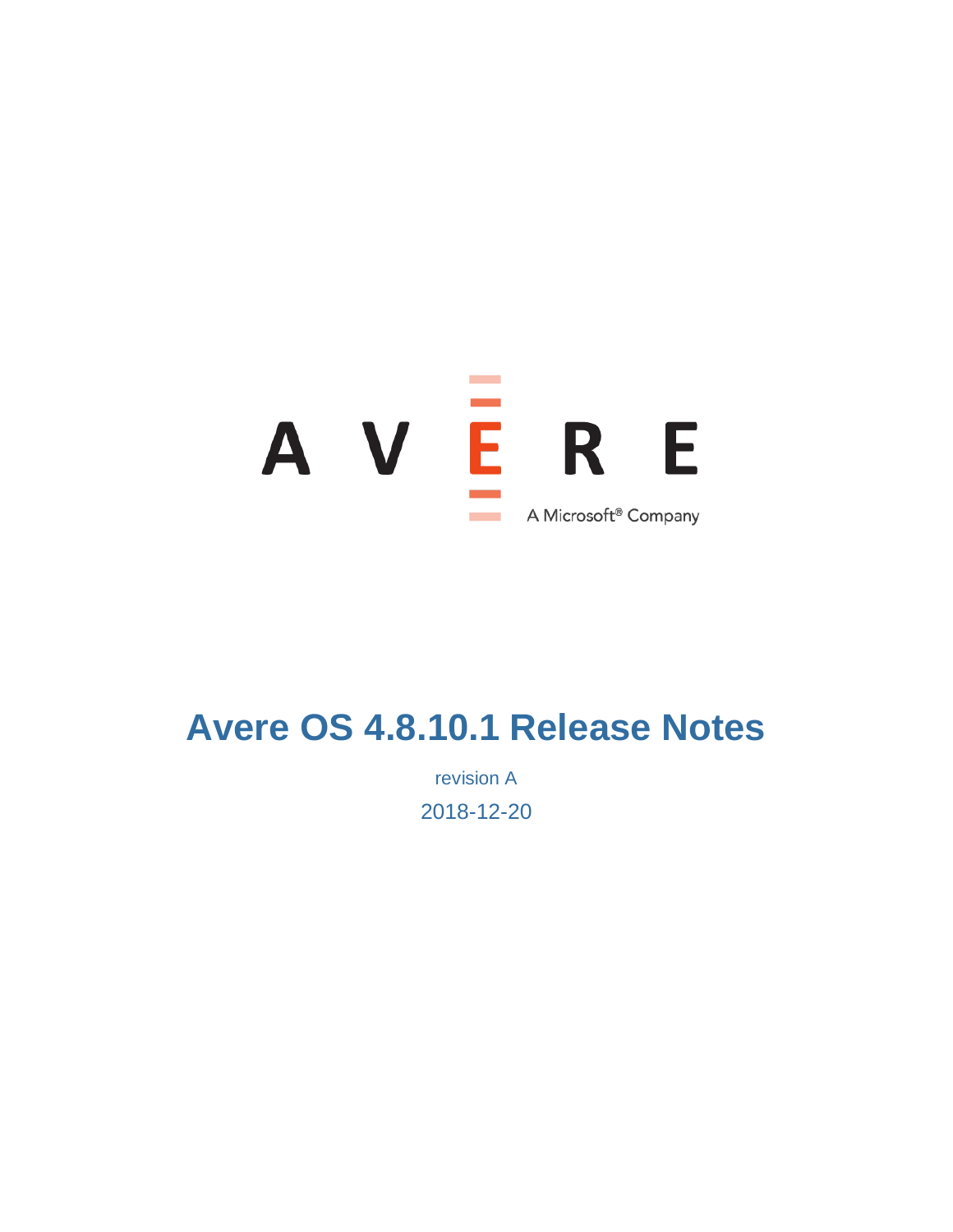### **Table of Contents**

[New in Avere OS 4.8.10.1](#page-2-0) [Resolved Issues](#page-2-1) [Cloud Object Store](#page-2-2) [Filesystem](#page-2-3) [NFS](#page-2-4) [SMB/CIFS](#page-2-5) [vFXT](#page-2-6) [Previous Avere OS Updates](#page-3-0) Contact Support - [Avere Global Services](#page-3-1)

### **Copyright Information**

Copyright © 2018 Avere Systems, Inc. All rights reserved. Specifications subject to change without notice.

No part of this document covered by copyright may be reproduced in any form or by any means – graphic, electronic, or mechanical, including photocopying, recording, taping, or storage in an electronic retrieval system – without prior written permission of the copyright owner.

The product described in this document may be protected by one or more U.S. patents, foreign patents, or pending applications.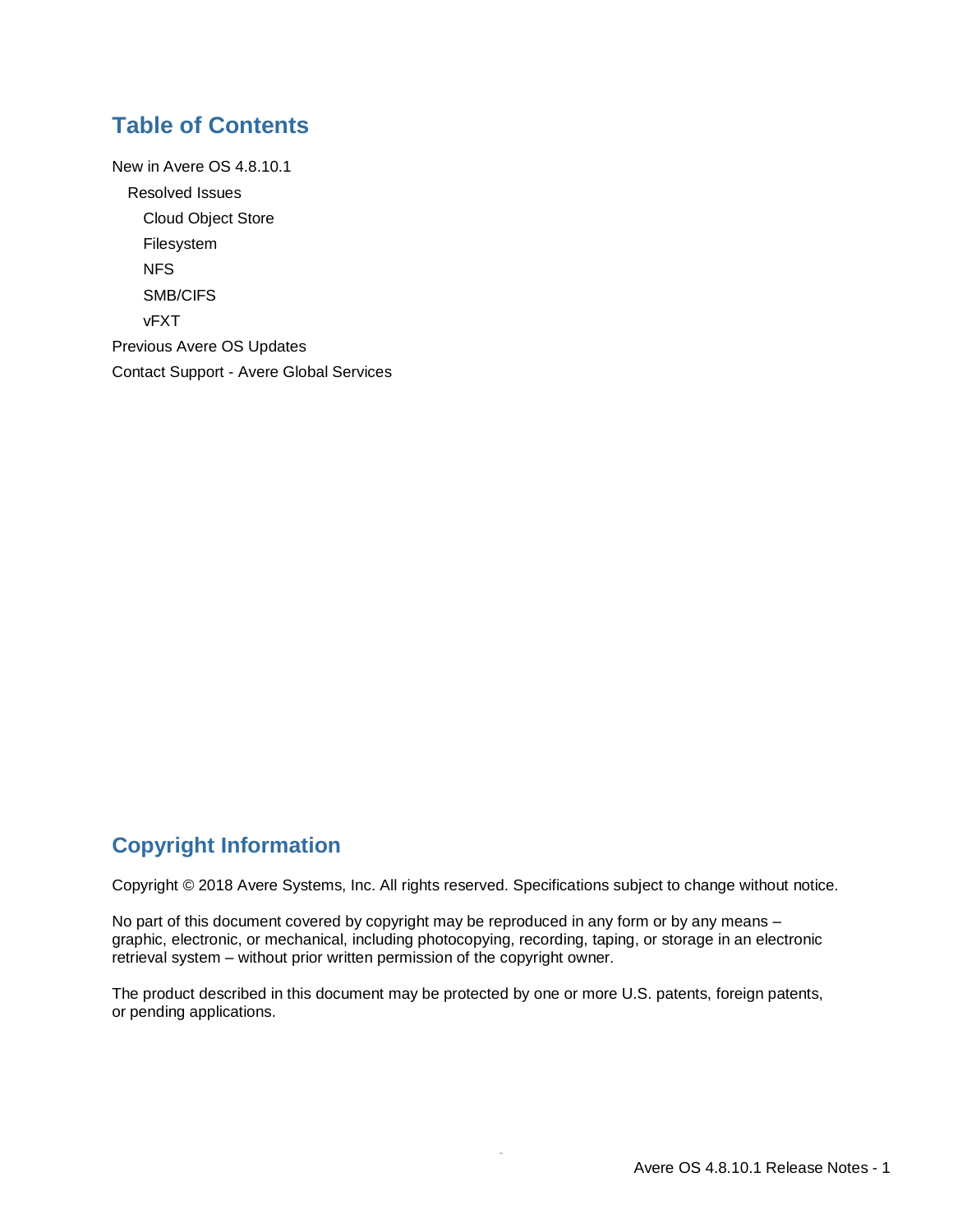## <span id="page-2-0"></span>**New in Avere OS 4.8.10.1**

### <span id="page-2-1"></span>**Resolved Issues**

#### <span id="page-2-2"></span>**Cloud Object Store**

- 25845 Fixed a problem in the cache file system that caused the process that writes data to the cache disks to stop. This problem affected a database used by the cloud filesystem code and could cause system restarts.
- 26179, 26401 Reduced memory consumption by improving management in the cloud module memory system.
- 26469 Fixed an issue that could cause directory segments to become inaccessible after an upgrade, thus blocking accesses to multiple entries in the directory.

#### <span id="page-2-3"></span>**Filesystem**

- 26225 Fixed a problem with token state management to prevent inappropriate token revocation.
- 25949 Improved the token management procedure for handling tokens after the related file has been written to backend storage and removed from the cache.
- 26205 Improved performance by forwarding additional metadata operations when always-forward mode is enabled. This change reduces the chance that a token will be revoked prematurely from the node that holds a file's write token.
- 26255 Fixed a service restart related to a race condition in the directory name lookup cache component under heavy file recycling load.
- 26654 Fixed a bug where the cache manager lookup could erroneously return an access error when the optional extended-user credential groups feature was enabled and the directory didn't have proper tokens.

#### <span id="page-2-4"></span>**NFS**

25023 Addressed an internal configuration timing race that could cause the filesystem service to fail during startup after a software upgrade.

### <span id="page-2-5"></span>**SMB/CIFS**

26506 Fixed a defect where an NFS username lookup sometimes returned the UID of a different user (with the same primary GID). This could cause SMB clients to see incorrect file ownership or incorrect access control entry (ACE) identities in access control lists.

#### <span id="page-2-6"></span>**vFXT**

- 26592 Addressed a problem that caused a service restart when attempting to look up network configuration in GCE projects with large numbers of virtual machines.
- 26595 Fixed an issue where VM instance lookup failed when the region information returned by the GCE API did not always include zones for each region.